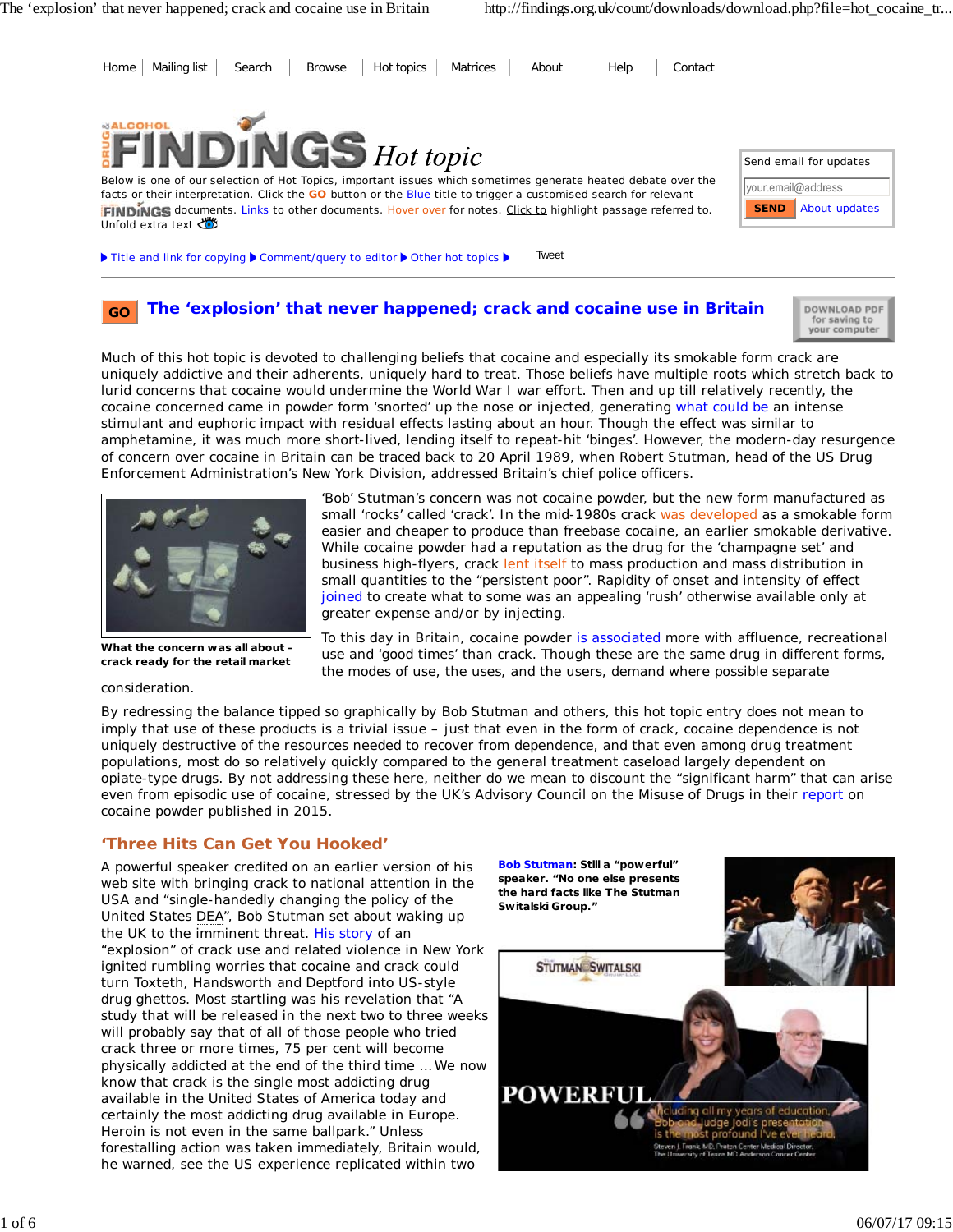### years.

Describing the effects of crack to the UK's chief police officers in September 1989, Dr Tuckson, Commissioner of Public Health in Washington, directly challenged notions that the welfare-cushioned and less racially divided Britain would not react to crack in the same way as some of the USA's poor black neighbourhoods: "Cultural differences are certainly not great enough to make me suspect that you have any inherent immunity to the effects that this drug will have or can have on your society. I know there is nothing particularly unique about the water … in your country that would prevent the neurotransmitters and the pleasure centres of the brains of your citizens [being] overwhelmingly affected by the instantaneous and powerful euphoria that this drug presents. All you have to do is do it once and I guarantee you any, almost any human being would want to do it again."

Later in 1989 in London Bob Stutman was paired at a conference on crack with Dr Mark Gold, founder of the USA's Cocaine-800 helpline. While Stutman told his tales from the street, Dr Gold offered scientific evidence of crack's addictiveness and violence-inducing properties. Officer Stutman and Dr Gold had been invited to the conference by the Corporation of the City of London, whose delegation had been "deeply shocked" by a visit to New York. The conference ended with an address from the City's Lord Mayor. He'd had to leave for part of the day and came back with a resounding attack on the "doubting Thomases" in Britain who were the "biggest problem" because they did not believe the clear evidence about crack, such as that three shots can "effectively kill the brain".

On these claims much else hinged: if crack was this addictive, as well as directly provoking violence, it could lead users to commit violent crimes to get it, promise massive profits to its dealers, and devastate whole communities. The month after his address to police officers Stutman's key statement appeared as a headline in the *Sun* tabloid newspaper (25 May 1989): "Three Hits Can Get You Hooked" was their version of his "terrifying statistics". Before the *Sun*'s report, the as yet unseen study cited by Stutman had become a "survey" which "showed" these disturbing facts (*Times*, 19 May 1989). Later the "survey" was attributed to an impeccable source – the Home Office itself (*Grimsby Evening Telegraph*, 2 August 1989).

Study, survey and source were illusory, but Stutman's riveting message lived on. Senior British police officers "attempted to trace the studies and the figures he quoted and found they don't exist" (*Independent*, 27 July 1989). Still, the House of Commons Home Affairs Committee released an emergency interim report on crack with these same discredited 'facts' highlighted in bold. The following year a BBC Radio *File on Four* investigation (10 April 1990) nailed down the credentials of Stutman's address. It was, they concluded, "littered with misinformation". The claim that 73% of child-battering deaths in New York in 1988 were perpetrated by crack-using parents was based on just two such deaths, one of which also involved chronic alcoholism, and Stutman was still unable to produce the 'three hits and you're addicted' study.

It was not that crack never became a problem in the UK. It did, and in some localities, a big one, but Britain's crack and cocaine problems never rivalled the US experience. The supposed hooking power of the drug, if it emerged at all, emerged from a constellation of circumstances, not deterministically from merely trying it a few times, and circumstances were different in the UK from those in the USA. Rather than the explosively destructive epidemic foreseen by officer Stutman, crack crept up to become an established featured of the UK drug scene and of the treatment caseload. In line with population-wide trends, that caseload has been declining since around 2008. Instead of being hard to stop using, crack as well as cocaine turned out to be hard to *continue* to use at excessive levels. And rather than being 'out of the ball park', heroin seems a drug much harder to leave behind – themes elaborated below.

### **Slow-burn spread now on the way down**

A UK-wide perspective on the cocaine and crack treatment caseloads is provided by reports collated for the European Union's drug misuse agency. Before 2015 the figures included prisoners only for Northern Ireland. From 2015 prisoners in England were included, but unless specified otherwise, the figures reported here exclude them in order to maintain continuity.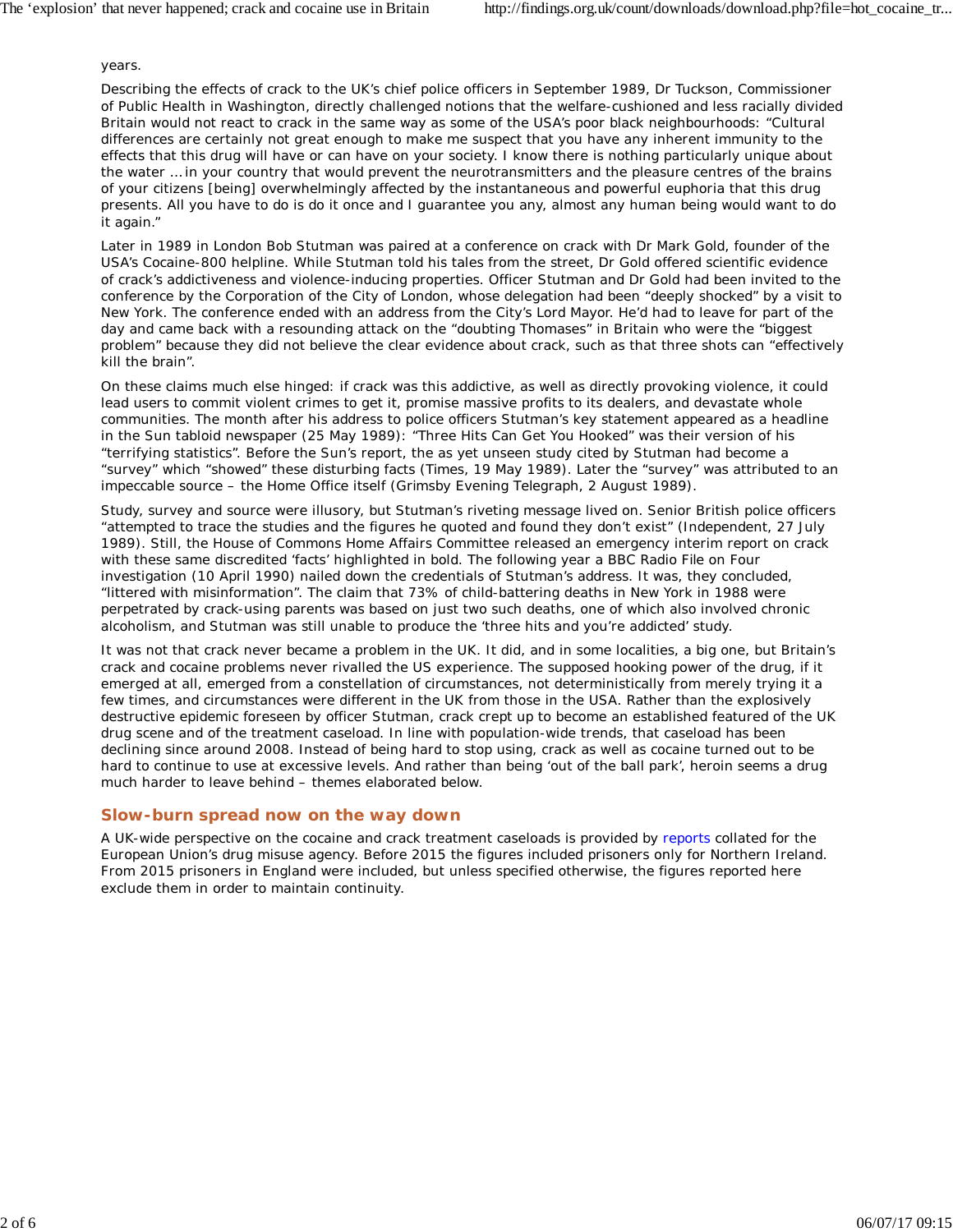

As the primary drug in relation to which adult patients started treatment (either for the first time or returning after a break), across the UK since 2010 cocaine powder or crack have accounted for about 1 in 8 treatment starters, down from a peak of about 1 in 7 in 2008/09. Though in recent years the proportions were relatively stable, the total number of treatment starters has been falling, meaning that the numbers of cocaine/crack treatment starters has also been falling, down from about 20,200 in 2008/09 to about 12,500 in 2015, a drop of nearly 40%. Where in the early 2000s crack was the main form in which cocaine was used by treatment starters, by 2015 its use as the patient's primary drug had diminished to just 3% of all treatment starters and cocaine powder accounted for three times as many, just over 9% ▶ chart.

Of treatment starters a minority (in 2015, 34,358 out of 101,919) are starting treatment for the very first time. Among these neophytes crack as a primary drug of choice is even less apparent, accounting in 2015 for just over 2% of all first-time treatment starters, in numbers, only about 722 patients across the whole of the UK. Cocaine powder is much more prominent, accounting for 14%, in numbers, about 4810 patients. Commenting on these figures, Public Health England argued that the greater relative prominence of crack among patients re-starting treatment after a break than among those entirely new to treatment, meant crack users are more likely to undergo multiple episodes of treatment than patients primarily dependent on cocaine powder. In turn, the implication is that crack use is associated with a higher post-treatment relapse rate, leading more often to a return to treatment.

Though uncommon as the main substance on which patients starting treatment are dependent, crack is much more common as a secondary drug. Including prisoners in England, in 2015 it was noted for 23,540 patients in the UK primarily dependent on other substances, mainly (94% of cases) heroin. The proportion of primary heroin clients entering treatment in the UK reporting secondary use of crack cocaine has been increasing since 2003/04, in 2015 accounting for 45% of all primary heroin presentations, up from 38% in 2013. However, these UK averages hide a very different picture in different countries. In England, crack use was reported by 43% of primary users of drugs like heroin, but in Scotland and Northern Ireland, only 3.3% and 1.6% respectively.

For England, figures for treatment starters can be supplemented by figures for all patients treated for drug or alcohol problems some time during a year, whether treatment starters or continuing

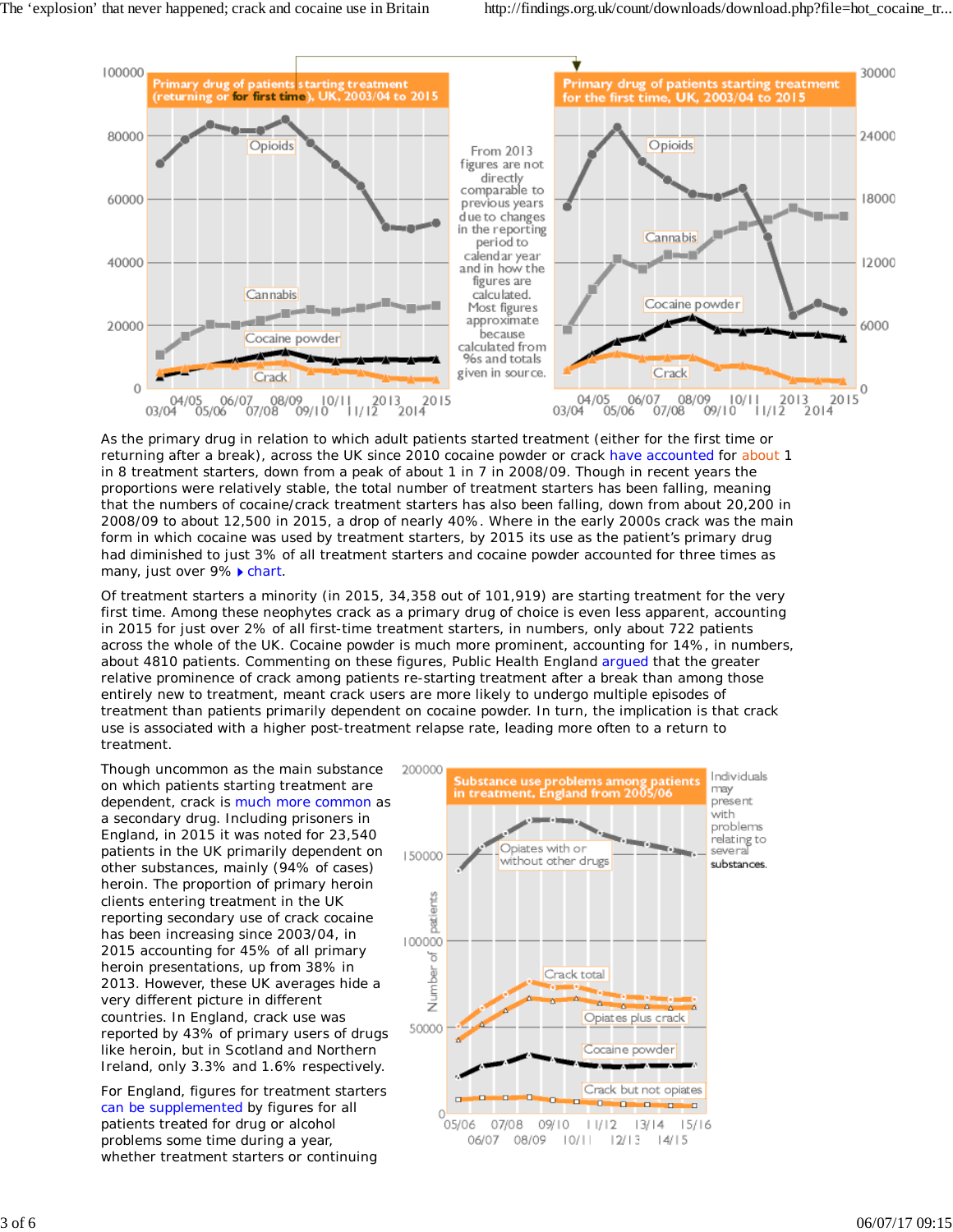in treatment. Of all 288,843 patients during 2015/16, 27,958 were recorded as problem users of cocaine powder and 66,208 of crack, of whom 93% were also problem opiate users. Just 4585 were problematically using crack without also having problems with opiates  $\blacktriangleright$  chart.

## **Crack use diminishing in population**

As well as being a peak for treatment numbers, at 3%, 2008/09 was also the peak in the proportion of 16–59-year-olds in England and Wales who when surveyed said they had used cocaine or crack in the past year. That figure fell to 1.9% in 2012/13 before rising slightly to 2.3% or 2.4% from 2013/14 to 2015/16. In the final of those years all but 0.2% of the 2.4% of the population who had used the drug said they had used it in the form of cocaine powder, making it the second most commonly used illegal drug after cannabis. For this variant of cocaine, use levels seem similar in Scotland. Across the UK, most of these past-year users have taken the drug just a few times during that period, well short of any suggestion of dependence; just 2% in Scotland considered themselves dependent.

However, household surveys can greatly underestimate use of stigmatised drugs and those commonly used by people not residing in settled households. Studies of problem drug use conducted between 2004/05 and 2011/12 (2004/05 2005/06 2006/07 2008/09 2009/10 2011/12) in England have instead estimated crack use by triangulating from treatment and

criminal justice statistics. The resulting estimates



are probably more realistic than those from household surveys, but are confined to problem users, defined as users of opiates and/or crack whose use has brought them into contact with treatment services or the criminal justice system. Corresponding estimates for Scotland do not include crack.

The English figures confirm that problem crack use is rare, in 2011/12 (latest estimates) involving 166,640 adults aged 15 to 64, equivalent to about half a per cent (0.476%) of the population of that age in England. Most were using crack alongside opiates like heroin; it can be estimated that very roughly about 38,000 adults were using crack without also using opiates, equivalent to under a quarter of all problem crack users  $\blacktriangleright$  chart.

Crack's peak in this series of estimates came in 2005/06 with an estimated 197,568 problem users or about 0.6% of the 15–64-year-old population. The upper range of that estimate remained well above the lower range in 2011/12, suggesting that the 16% fall in the estimate between those years was no fluke of sampling, but real. Neither was it entirely due to diminishing opiate use leading to a corresponding fall in the accompanying use of crack, because numbers using crack but *not* opiates seem also to have fallen from a peak of roughly 59,000 in 2008/09 to 38,000 in 2011/12, down by about 36% chart.

# **Most patients stop using**

For heroin there are effective pharmacological treatments like methadone to more safely and legally meet the patient's need for opiate-type drugs, and naltrexone to block the effects of opiates and promote abstinence. For cocaine, decades of searching have failed to find a recognised drug-based treatment (1 2), and no specific psychosocial therapy has been constructed which can fill the therapeutic gap. Instead, services have turned to less conventional methods such as acupuncture, yet studies show that too fails to help.

Serial disappointment in research terms might lead some to conclude that in practice too, when it comes to cocaine and crack, 'nothing works'. But unlike many drug trials with their placebo controls, research on psychosocial treatments is usually

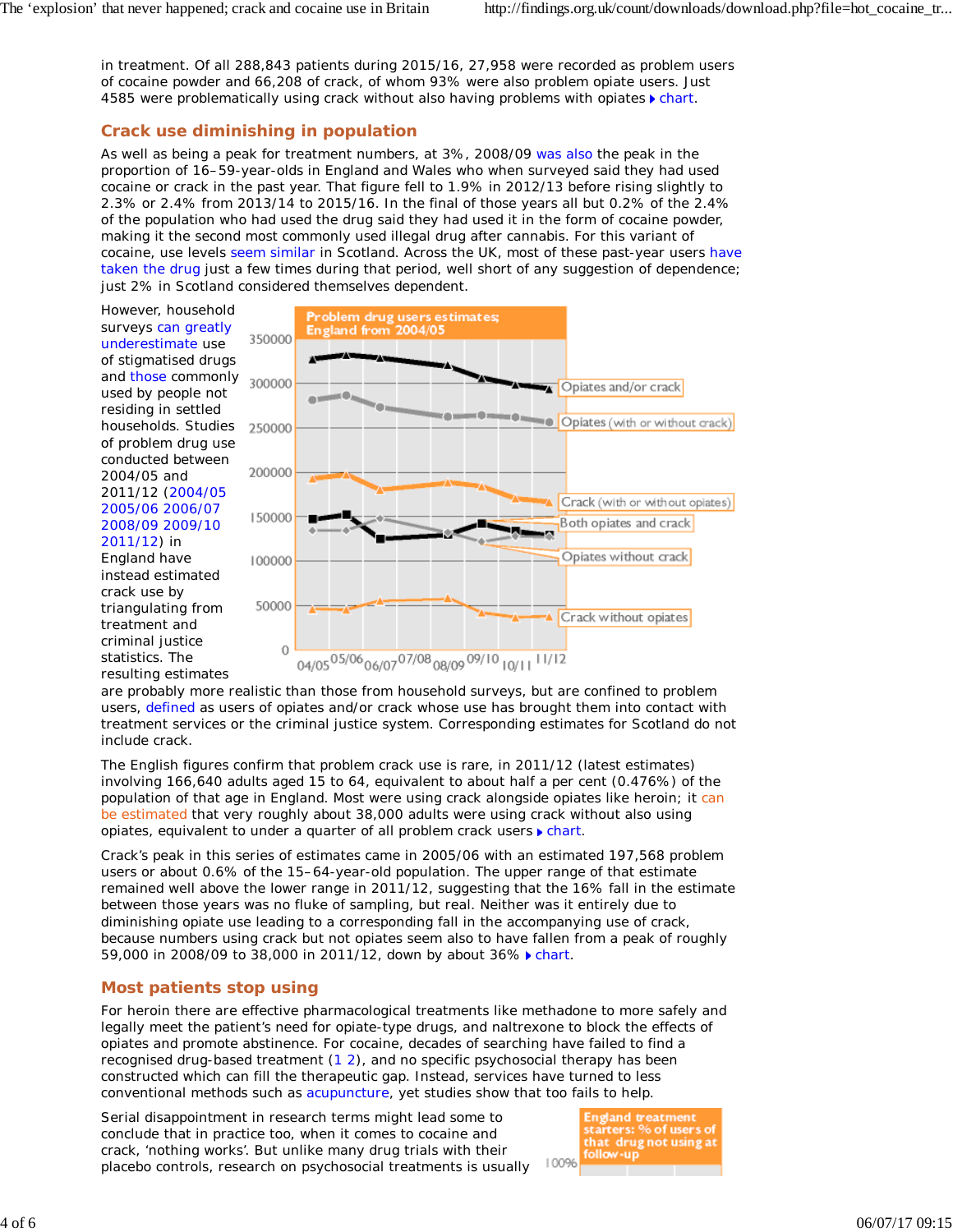about whether the evaluated intervention works *better* than an established or alternative therapy, not whether it works at all. The findings can be interpreted to mean that just about any bona fide counselling or therapeutic approach helps some people some of the time, often many much of the time, and usually to roughly the same degree. Though no specific approach has been proven, the consensus is that "Psychosocial interventions such as [cognitive-behavioural therapy] and contingency management remain the mainstay of treatment." These do not have to be very sophisticated, though severe cases may need continuing support and residential care  $(1 2).$ 



As to the 'not in the same ball park' claim about the respective addictiveness of crack and heroin, that seems partly true, but in the opposite direction to that suggested by Bob Stutman. In the latest English national drug treatment study, primary users of crack and cocaine powder were more likely to stop using than were primary heroin users. Of the heroin users who could be followed up (many patients were not), three to five months after starting treatment 44% had stopped using, and about a year after starting treatment, 49%. Corresponding figures for stopping crack use were higher at 53% and 61% respectively, and for cocaine powder, 75% and 68% > chart.

Routinely collected statistics tell a similar story. In England in 2015/16 assessments of patients still in treatment after about six months indicated that two-thirds whose drug problems included cocaine powder and around 45% for crack had become abstinent from those drugs, compared to 39% recorded as having stopped using opiates. When not complicated by opiate use problems, around 60% of patients had stopped using crack. If (as usually it did) crack use accompanied opiate use problems, it more often persisted, but still 43% of opiate/crack patients had stopped using crack compared to 32% who stopped using opiates. When cocaine treatment numbers peaked in England in 2008/09, a special analysis showed that if patients stopped using or reduced their use of powder cocaine, they also reduced their use of other substances, indicating that cocaine use reductions had not been at the expense of increased use of other drugs.

In Wales and Scotland too, similar assessments tell a story of abstinence as the most common known outcome for cocaine-dependent patients. In Wales between 2009 and 2016, 68% of cocaine users were recorded as no longer using the drug at their treatment exit reviews compared to 56% of opiate users. In Scotland in 2011/12, reviews three months after treatment entry recorded that 80% of powder cocaine users and all the (small number of) crack users were no longer using these drugs.

Statistics based on in-treatment assessments are dependent on patients being still in treatment and available for assessment, the assessment being conducted, recorded and notified to the relevant database system, and the patient and their keyworker accurately documenting the patient's drug use. Many patients are lost track of along the way, a major limitation not applicable to the same degree to records of treatment exit and re-entry. In England, some 44% of primarily crack-dependent patients (re)starting treatment between 2005/06 and 2013/14 were recorded as having completed their treatments, left free of dependence, and not later having to return. For cocaine powder, the corresponding proportion was 55%, both much higher than the 27% for opiates. The implication is that treatment failure and/or post-treatment relapse are more common for patients treated for problem opiate use than for those treated for problem use of cocaine powder or crack. For cocaine powder, the completion and non-return proportion was slightly higher than the 53% for cannabis, not normally considered an extraordinarily addictive substance. Add in what was probably a substantial number of patients who left treatment prematurely but nevertheless overcame their dependence, and a clear majority of patients once dependent on cocaine or crack can be presumed to have been able to manage without having to return to treatment.

For the USA we can broaden the picture beyond treatment to the general population of cocaine users. Among the general US population, within a year of first becoming dependent nearly 9% of cocaine/crack users were in remission and within ten years, 76%, both substantially higher than for drinking, smoking or using cannabis  $\triangleright$  chart. That black Americans were half as likely to be in remission from cocaine/crack dependence as their white counterparts suggests that the resources